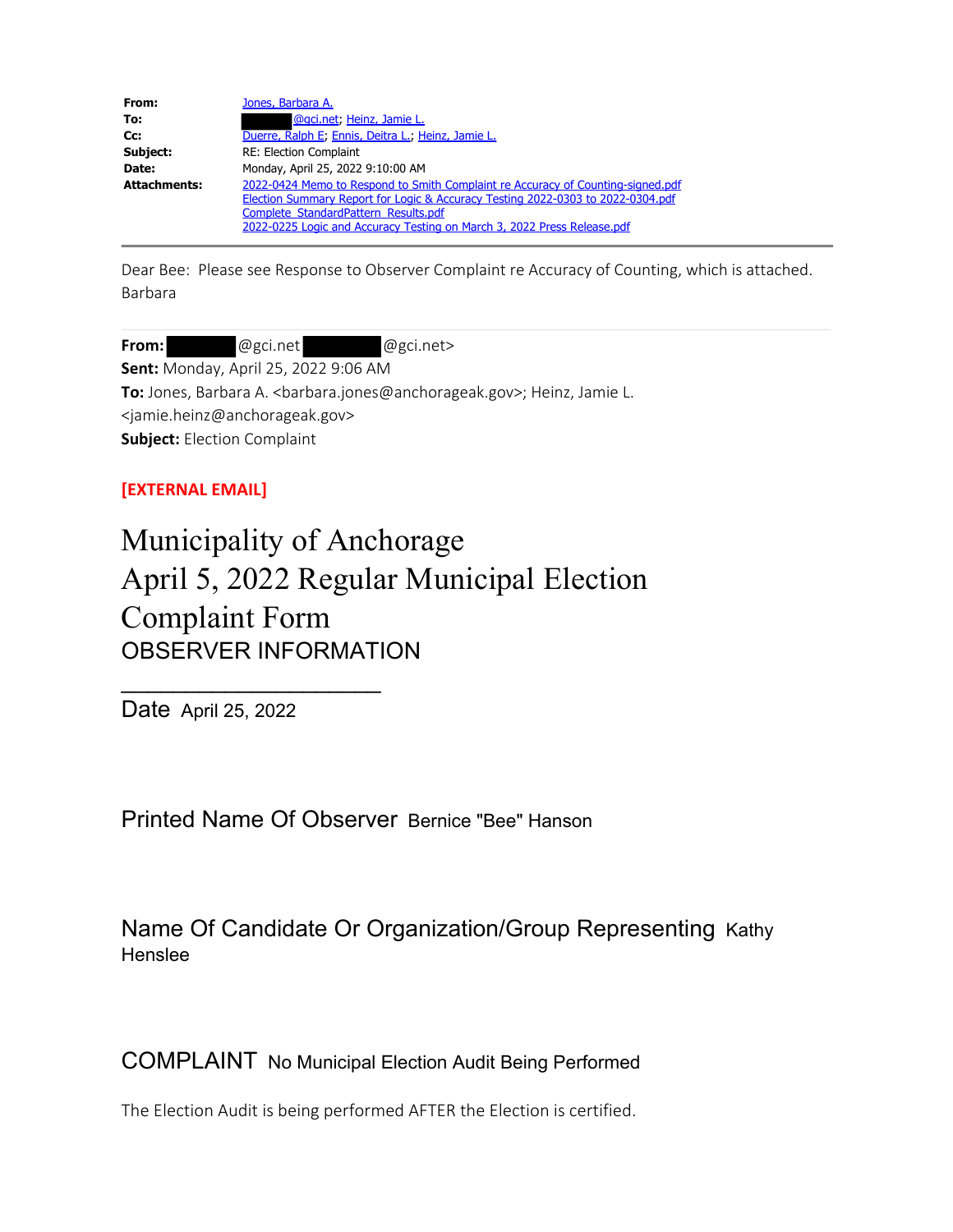The Risk Limiting Audit (RLA) Testing is scheduled for Tuesday, May 17<sup>th</sup> at 9:00 am. However, the April 5<sup>th</sup> Election is certified on Tuesday, April 26, 2022. The RLA Audit only uses sample ballots, not actual ballots cast by citizens of the Municipality of Anchorage.

An Election Audit is the process which verifies that the Dominion Server read the cast ballots accurately, while being scanned and tabulated. It also confirms there was no Wi-fi interference or breaches with the server. This audit should take place after the election and before the election is certified.

It is my understanding that all the ballots are destroyed, and the Dominion Server is wiped clean immediately following the election certification. Therefore, there is no actual audit of the Municipal Election.

The fact that the Municipal IT Department is not allowed to run an audit is indicia of fraud and very concerning.

Every election with integrity has the procedure of performing an Election Audit immediately following the election to ensure citizen ballots cast are being accurately tabulated by the server.

# SPECIFIC INFORMATION REGARDING COMPLAINT, INCLUDING ELECTION OFFICIAL NAME, IF APPLICABLE:

\_\_\_\_\_\_\_\_\_\_\_\_\_\_\_\_\_\_\_\_\_\_\_\_\_\_\_\_\_\_\_\_\_\_\_\_\_\_\_\_\_\_\_\_\_\_\_\_\_\_\_\_\_\_

## **SIGNATURES**

\_\_\_\_\_\_\_\_\_\_\_\_\_\_\_\_\_\_\_\_\_

Bernice E. Hanson, submitted via email April 25, 2022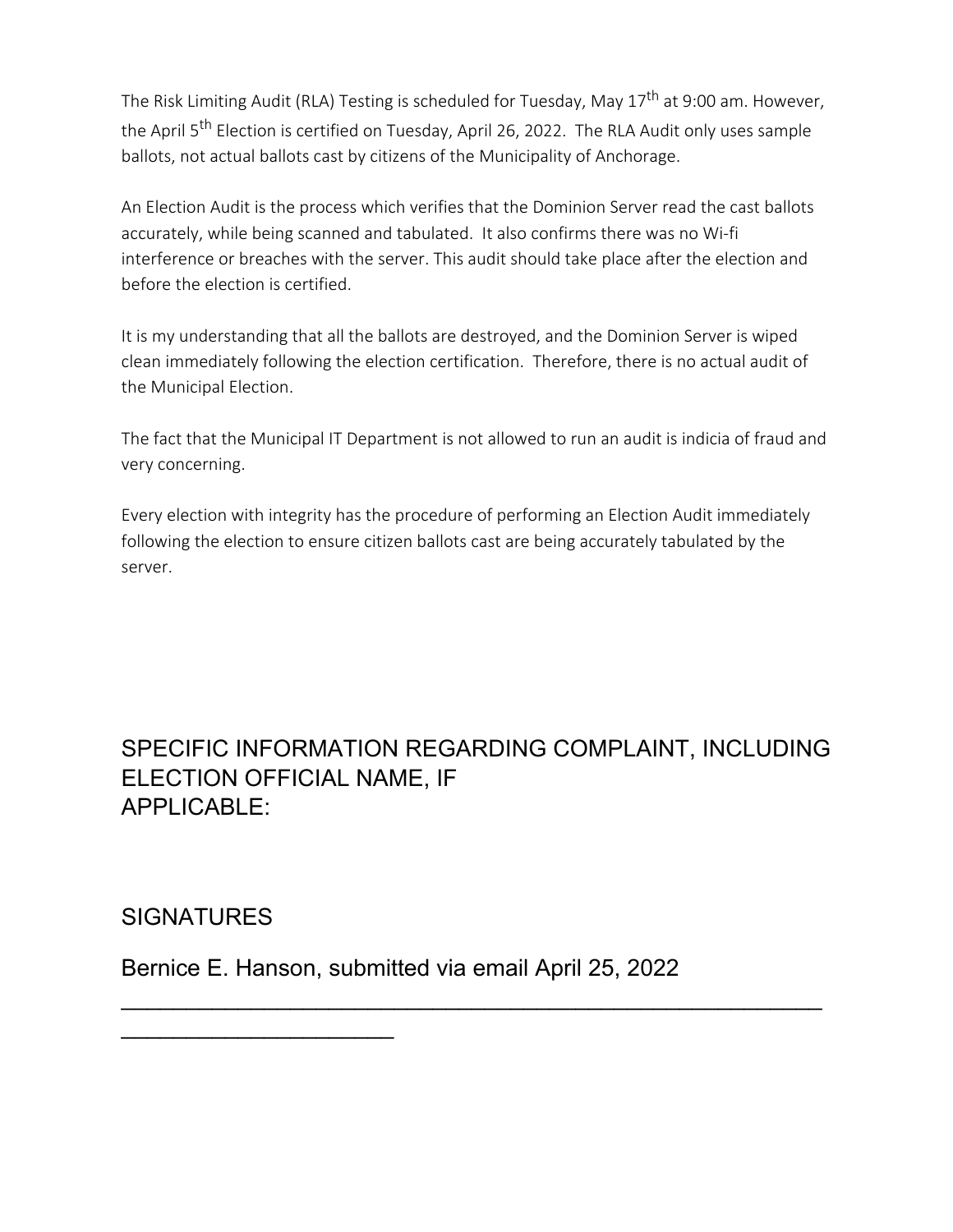Signature of Observer Date Submitted

\_\_\_\_\_\_\_\_\_\_\_\_\_\_\_\_\_\_\_\_\_

Signature of Municipal Clerk or Designee Date Received

\_\_\_\_\_\_\_\_\_\_\_\_\_\_\_\_\_\_\_\_\_\_\_\_\_\_\_\_\_\_\_\_\_\_\_\_\_\_\_\_\_\_\_\_\_\_\_\_\_\_\_\_\_\_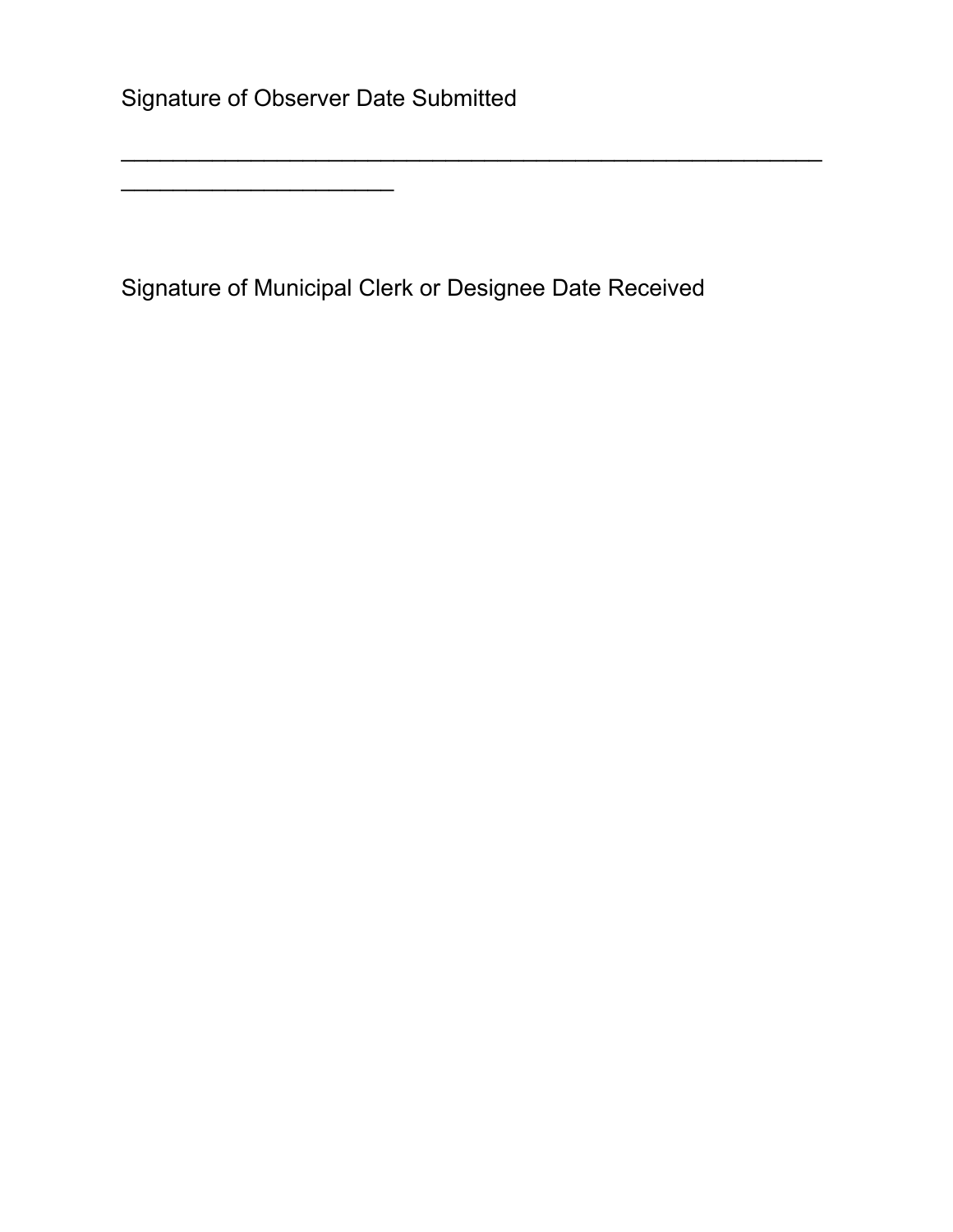#### **[EXTERNAL EMAIL]**

### Municipality of Anchorage April 5, 2022 Regular Municipal Election Complaint Form OBSERVER INFORMATION

Date April 25, 2022

 $\_$ 

Printed Name Of Observer Bernice "Bee" Hanson

### Name Of Candidate Or Organization/Group Representing Kathy Henslee

#### COMPLAINT No Municipal Election Audit Being Performed

The Election Audit is being performed AFTER the Election is certified.

The Risk Limiting Audit (RLA) Testing is scheduled for Tuesday, May 17<sup>th</sup> at 9:00 am. However, the April 5<sup>th</sup> Election is certified on Tuesday, April 26, 2022. The RLA Audit only uses sample ballots, not actual ballots cast by citizens of the Municipality of Anchorage.

An Election Audit is the process which verifies that the Dominion Server read the cast ballots accurately, while being scanned and tabulated. It also confirms there was no Wi-fi interference or breaches with the server. This audit should take place after the election and before the election is certified.

It is my understanding that all the ballots are destroyed, and the Dominion Server is wiped clean immediately following the election certification. Therefore, there is no actual audit of the Municipal Election.

The fact that the Municipal IT Department is not allowed to run an audit is indicia of fraud and very concerning.

Every election with integrity has the procedure of performing an Election Audit immediately following the election to ensure citizen ballots cast are being accurately tabulated by the server.

### SPECIFIC INFORMATION REGARDING COMPLAINT, INCLUDING ELECTION OFFICIAL NAME, IF APPLICABLE:

\_\_\_\_\_\_\_\_\_\_\_\_\_\_\_\_\_\_\_\_\_\_\_\_\_\_\_\_\_\_\_\_\_\_\_\_\_\_\_\_\_\_\_\_\_\_\_\_\_\_\_\_\_\_\_\_\_\_\_\_\_\_\_\_\_\_\_\_\_\_\_\_\_\_\_

### **SIGNATURES**

Bernice E. Hanson, submitted via email April 25, 2022